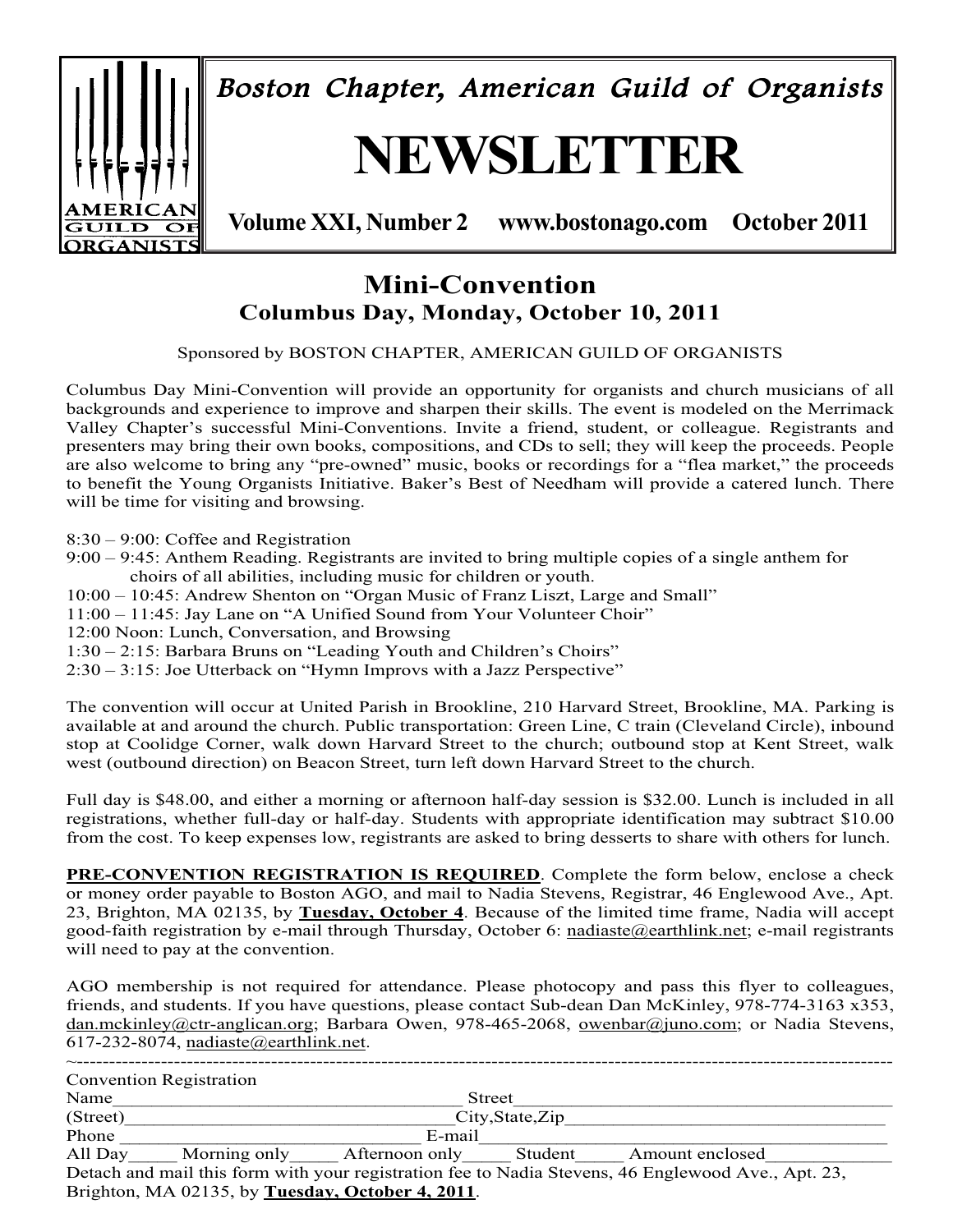# Dean's Message

I confess that I love musical theater. Since '95 I've seen over 70 musicals in Boston, on Broadway or London's West End, and at Connecticut's Goodspeed Opera House. With ART's sublime "Gershwin's Porgy & Bess" still ringing in my ears, today's musings are accompanied by show tunes.

# "Comedy Tonight" (A Funny Thing Happened on the Way to the Forum)

"Something familiar. Something peculiar. Something for everybody. Comedy [AGO] tonight!" Check out the coming year's program menu with your calendar in hand. Won't you make time for at least one this year?

# "There's a Sunny Side to Every Situation"(*42nd Street)*

Mark Dirksen's resignation as Convention Coordinator was a dark moment. The sunny side? Ray Cornils has thoughtfully agreed to accept this post and the Steering Committee is unanimously thumbs up. We expect the official approval process to be swift and affirmative. Welcome and thanks, Ray!

## "It Ain't Necessarily So" (*Porgy & Bess*)

Think our large Chapter doesn't need you? Ain't so! I can put face to only half of the names in our yearbook. (Yes, I actually counted.) We need *your* participation, energy and ideas to thrive.

## "To Dream the Impossible Dream" (Man of La Mancha)

Your dues provide vital support for the Guild's mission locally and nationally. "Shout out" to our dual members in New England, New York, Maryland, Virginia, Florida, the Carolinas, Arizona, Texas, and Australia!

## "Getting to Know You" (*The King & I)*

This Chapter could use some radical hospitality. Would you be a greeter at Chapter programs or help with refreshments? I'd like to hear from you! Consider gathering organists in your area for brunch some Sunday. Invite a new organist in your town or denomination to a Chapter program.

## "Is Anybody There? Does Anybody Care?" (*1776)*

The last Newsletter sought ideas for Chapter programs (Dan McKinley) and potential members for the Professional Development Committee (Charlene Higbe). Hello... anybody out there?

*(Continued on next page)*

# **Executive Committee Meetings**

**Tuesdays** at United Parish, 210 Harvard St., Brookline (near Coolidge Corner) 7-9 pm Nov. 8 Jan 24 March 6 June 5

Executive committee meetings are open to all Chapter members.

| Newsletter of the Boston Chapter, American Guild of Organists |
|---------------------------------------------------------------|
| Published 10 times a year, September-June.                    |

Mailed at standard mail rates from Boston MA. Boston Chapter/AGO c/o Timothy Hughes, Membership Secretary 247 Washington St #24, Winchester MA 01890.

Copyright © 2011, Boston Chapter, American Guild of Organists

# *Boston Chapter AGO Officers 2011-2012*

| Dean<br><u>vwag@aol.com</u>                                                  | Victoria Wagner<br>617-522-0510                 |
|------------------------------------------------------------------------------|-------------------------------------------------|
| Sub-Dean<br>dan.mckinley@ctr-anglican.org 978-774-3163                       | Dan McKinley                                    |
| Treasurer<br>JDavid3537@aol.com                                              | Joel Davidson<br>617-319-9615                   |
| Assistant Treasurer<br>dnwitte@hotmail.com                                   | Douglas Witte<br>617-242-0589                   |
| <b>Broadcasts</b><br>cmsteinmetz@verizon.net                                 | Martin Steinmetz<br>781-235-9472                |
| Chaplain                                                                     | Rev. Todd Miller<br>617-527-2790                |
| Competitions<br>$d$ gb137@mac.com                                            | David Baker<br>617-367-4260                     |
| Examinations<br>glenngoda1545@aol.com                                        | Glenn Goda<br>617-442-7079                      |
| Library<br><u>owenbar@juno.com</u>                                           | Barbara Owen<br>978-465-2068                    |
| Membership Secretary<br>thughes $56@$ comeast. net                           | Timothy Hughes<br>781-369-1905                  |
| Membership Committee Judy Green<br>jlgreen@green-associates.com 617-482-3044 |                                                 |
| Newsletter<br>swist@comcast.net                                              | Jim Swist<br>781-799-0286                       |
| Organ Advisory<br>smhill42ne@earthlink.net                                   | Richard Hill<br>508-238-6081                    |
| Placement<br>$j$ anet.hunt@sjs.edu                                           | Janet Hunt<br>617-202-5241                      |
| Professional Development<br>$\text{cthigbe}(a)$ aol.com                      | Charlene Higbe<br>617-495-4518                  |
| Recording Secretary<br>nstpe@hotmail.com                                     | Nancy Timmerman<br>617-266-2595                 |
| Registrar<br>lmark.slawson@gmail.com                                         | Mark Slawson<br>617-835-5189                    |
| <i>SPAC</i><br>emsteinmetz@verizon.net                                       | Martin Steinmetz<br>781-235-9472                |
| <b>Substitutes</b><br>itlawton@mac.com                                       | Joshua T. Lawton<br>617-926-1042                |
| YOI<br>cymswillie@comcast.net                                                | Mary Sue Willie<br>978-369-2363                 |
| sbudwey@hotmail.com                                                          | Stephanie Budwey                                |
| Auditors<br>darylbichel@aol.com                                              | Daryl Bichel<br>617-312-8328<br>Claire Decusati |
| decusati@verizon.net                                                         | 781-582-8722                                    |
| Region I Councillor<br>clduerr@gmail.com                                     | Cheryl Duerr<br>781-860-8893                    |
| District Convener<br><u>rbrownel</u> @capecod.net                            | Robert Browne<br>508-432-7238                   |
| Webmaster<br>marknelson@cbfisk.com                                           | Mark Nelson<br>978-283-1909                     |
| <i>Executive Committee</i>                                                   |                                                 |

Kathleen Adams, R. Harrison Kelton, Christian Lane, Nadia Stevens, Susan DeSelms, Elisabeth (Buffy) Gray, Carole Lawton, David Tierney Bryan Ashley, Christine Hogan Harry Huff, Brandon Santini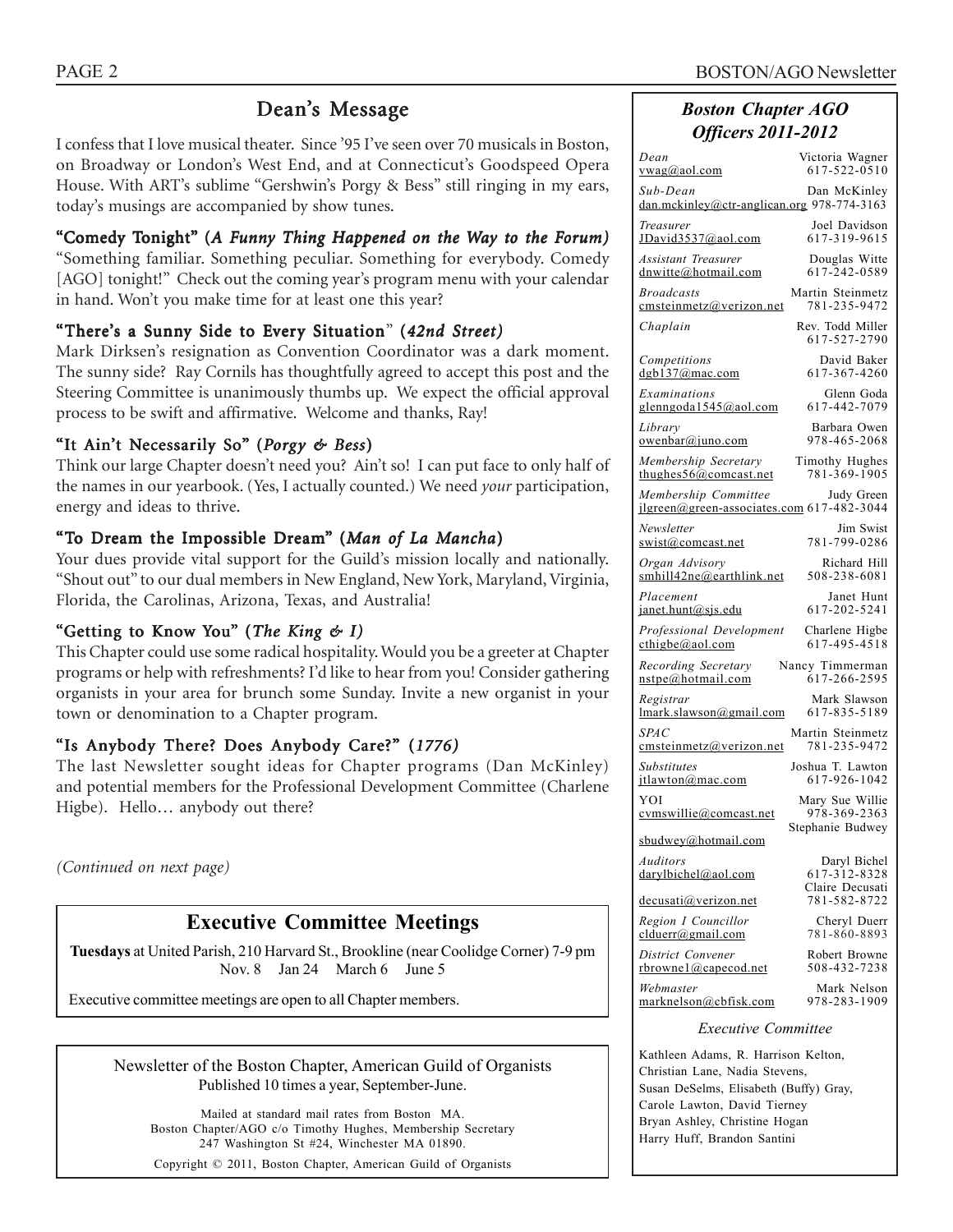## "You Can't Get a Man with a Gun" (*Annie Get Your Gun*)

We are hunting for folks with all sorts of skills. Do you enjoy meeting and talking with people? Do you work with young children? Are you computer savvy, good with words, skilled in the kitchen? Tell me by e-mail or phone what your gifts are.

## "You'll Never Walk Alone" (*Carousel*)

"Individually, we are one drop. Together, we are an ocean." —Ryunosuke Satoro

*—Vickie Wagner, Dean*

# BAGO November programs with organ virtuoso Joan Lippincott

1) Masterclass on hymn playing, Saturday, November 12, 10 am to 12 noon, St. John's Evangelical Lutheran Church, 16 Great Road, Sudbury. Co-sponsored with the Worcester Chapter. Attendees are welcome to play. J. W. Walker organ. Free admission.

2) Organ recital, Sunday, November 13, 4 pm, Parish of All Saints, Ashmont, 209 Ashmont Street, Dorchester. (Around the corner from Red Line's Ashmont Station; church is handicapped-accessible.) \$20 general admission; \$15 students, seniors, AGO members. Music of Ned Rorem, Bach (*Passacaglia*), Mozart (*Fantasia in F Minor*, K. 608), Liszt's *B.A.C.H*, Jehan Alain's *Trois Danses*.

# What's Changed?

Chances are we can all think of a time we've heard someone bewail, "Everything's changed!" while another person exclaims, "Nothing ever changes!" – both referring to the same situation, event, or circumstance. How can that be? Expectations and perspectives count for a lot.

If you have choirs gathering this fall after a break, some members likely came expecting new things and others came with the certainty that they already "knew the drill" for the year ahead. You may feel like you are expected to keep things the same, or you may feel pressured to make many changes. No matter where you, your choir, or your churches *think* they fall in this range, someone else probably has a different opinion. Or two. These are things you may not easily change, but can make an effort to understand other expectations and perspectives.

Be sure to look back at your own plans for change, both big and small. Learning new music, completing your annual employment review, getting to know other musicians, working toward a degree or certification – add your own personal and professional items to this list. Then consider whether you have met your own expectations and how this influences the perspective of those around you.

Would it be a change for you if you participated in Guild events this year? What better time and what better opportunity to try on the possibilities for expectations and perspectives!

*—Charlene Higbe, Chair Professional Development Committee*

# YOI Event!

October 22 Pedals, Pipes and Pizza 10am Mother Church, Church of Christ, Scientist, Boston

Please tell all the young people you know about this opportunity!

## More information from

Brandon Santini, YOI Chair slpors@aol.com

# Recent Articles by Beverly Jerold

These articles may be of interest to our readers:

"Eighteenth-Century Stringed Keyboard Instruments from a Performance Perspective" *Ad Parnassum 9 (April 2011): 75-100.* Findings include a very stiff keyboard action for harpsichords, clavichords, and some pianos; and considerably more volume than thought today.

"The Bach/Scheibe Controversy: New Documentation" *BACH, Journal of the Riemenschneider Bach Institute 42/1 (2011): 1-45.* Corrects misconceptions about the controversy and demonstrates that the anonymous criticism in Scheibe's journal concerned not the quality of Bach's church music, but its overwhelming difficulty for singers and instrumentalists.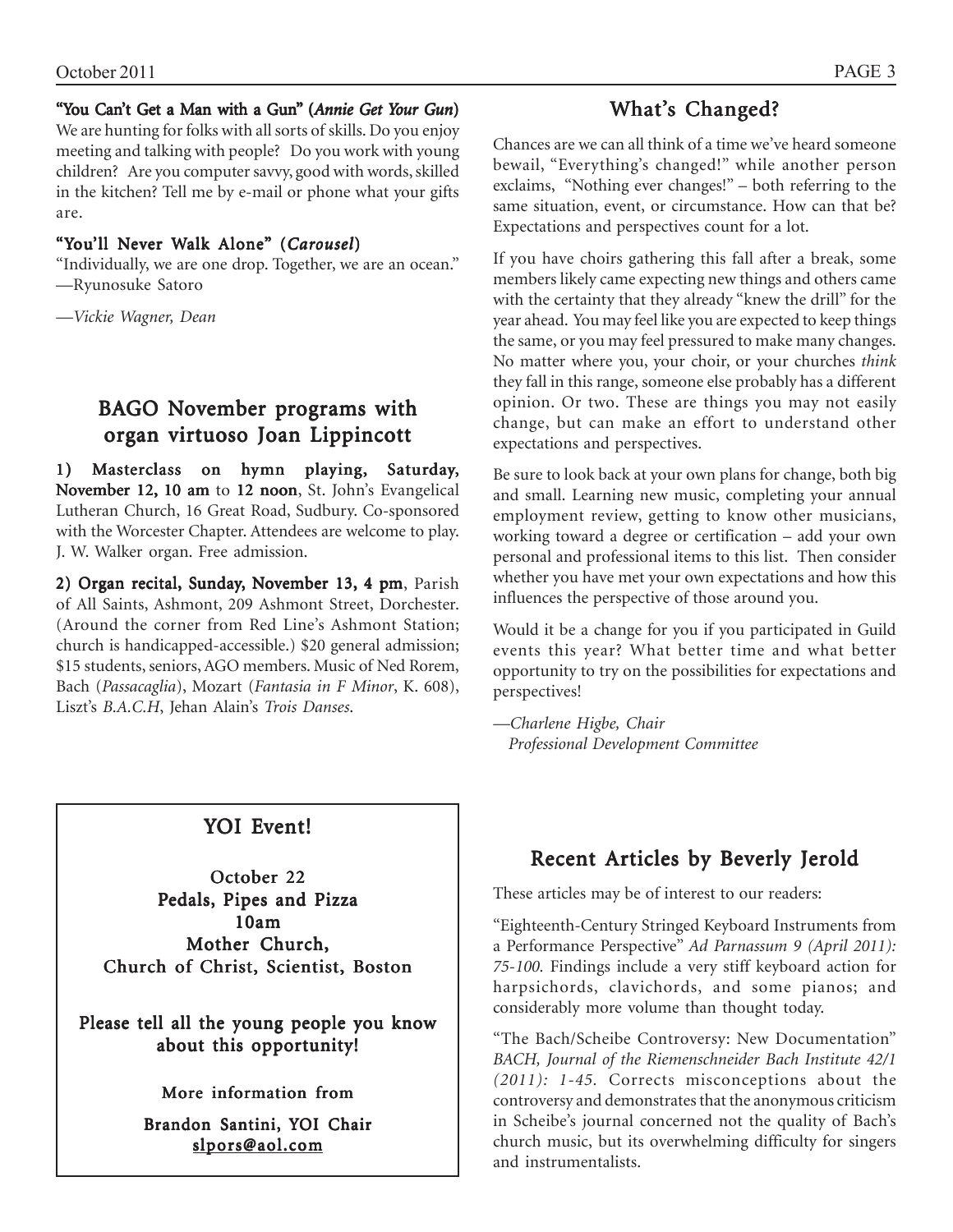# **BOSTON/AGO CONCERT CALENDAR**

### Saturday, October 1 7:00 pm

1927 film *WINGS,* organ accompaniment by Peter Krasinski. Chevalier Theatre, Medford MA.

### Sunday, October 2 4:00 pm

Christ Church Evensong Choir (Forster, *dir/org*): Choral Evensong: Karg-Elert, Bairstow, Shephard, Sumison, Lehman, Wesley. Christ Church, Zero Garden St, Cambridge. 617-876-0200 Donation **b** ccambridge.org

#### 5:30 pm

Choir of Men & Boys, All Saints' Ashmont (Sheranian, *org/dir*): Solemn Evensong & Benediction. Tomkins, Handl, Howells. S. Stephen's Church, 114 George St, Providence RI. 401-421-6702 Donation

#### Tuesday, October 4 12:15 pm

Rikke Kursch, organ: Buxtehude, Madsen, Alain. King's Chapel, 58 Tremont St, Boston. 617-227-2155 Donation \$3 因 kings-chapel.org

#### Thursday, October 6 12:15 pm

Matthew Hall, harpsichord: de La Guerre *Suite in d minor.* First Church in Boston, 66 Marlborough St, Boston. 617-267-6730 Donation **A** *firstchurchbostonmusic.org*

### Friday, October 7 12:00 noon

Esprit de Cors, horn ensemble (Archibald, *cond*). First Parish in Lexington, 7 Harrington Rd, Lexington MA. 781-862-8200 fplex.org Free 因

#### 12:15 pm

Jacob Street, organ. Trinity Church, 206 Clarendon St, Boston. 617-536-0944 Don \$5 h

# Monday, October 10

9:00 am to 3:00 pm BAGO Columbus Day Mini Convention. United Parish, 210 Harvard St, Boston. \$48 full day/\$32 half day

## Tuesday, October 11 12:15 pm

Ensemble Saint Germain (Macri, *dir*): Alain *Messe Modale;* Fauré *Pavane.* King's Chapel, 58 Tremont St, Boston. 617-227-2155 Donation \$3 **A** kings-chapel.org

# Friday, October 14

#### 12:00 noon

Savoyard Light Opera Company: Gilbert & Sullivan selections from *The Yeoman of the Guard,* others. First Parish in Lexington, 7 Harrington Rd, Lexington MA. 781-862-8200 fplex.org Free h

#### 12:15 pm

Ulrike Northoff, organ. Trinity Church, 206 Clarendon St, Boston. 617-536-0944 Don \$5 因

#### 8:00 pm

Mark Dwyer & Ross Wood, organ: Gala 75th Anniversary Concert Widor, Alain*,* others. Reception. Church of the Advent, 30 Brimmer St, Boston. 617-523-2377 x141 Donation **b** 

# Saturday, October 15 8:00 pm

Exsultemus & Newton Baroque: Telemann Cantatas from *Harmonischer Gottesdienst.* Second Church in Newton, 60 Highland St, W Newton MA.

# Sunday, October 16

3:00 pm

Organists: Richard Hill, Philip Jones, Jim Moore, Beverly Jerold, Bernadette Nadau, Steven Young. First Parish Church, 24 River St, Norwell MA. 781-659-7122

#### 3:00 pm

Charles Raines, organ & harpsichord; Rachel Gitner, soprano; Joyce Alper, oboe; Angus Lansing, viola da gamba: Bruhns, Clérambault, Bach, Handel. Eliot Church of Newton, 474 Centre St, Newton MA. 617-225-3639 \$15/10 eliotchurch.org

#### 4:00 pm

Almut Roessler, organ. St John's Episcopal Church, 48 Middle St, Gloucester MA. stjohnsgloucester.org  $$15/10$   $\Box$ 

# Friday, October 17

#### 7:30 pm

Bálint Karosi, organ: Liszt. St Cecilia Church, 18 Belvidere St, Boston. 617-536-4548 Donation **A** 

#### Tuesday, October 18 12:15 pm

Weston Wind Quintet: Danzi & Ravel. King's Chapel, 58 Tremont St, Boston. 617-227-2155 Donation \$3 因 kings-chapel.org

#### 7:30 pm

Timothy L Zimmerman, organ: DuMage, Bach, Buxtehude, Widor, Jehan, Alain, Liszt, George Mushel. St Ignatius Loyola Church, 28 Comm Ave, Chestnut Hill MA. 617-552-6114 Donation **b** 

## Friday, October 21 12:15 pm

Brandon Santini, organ. Trinity Church, 206 Clarendon St, Boston. 617-536-0944 Don \$5 &

#### 8:00 pm

Janette Fishell, organ: Bach, Howells, Vierne, Eben, Franck, Liszt. Methuen Memorial Music Hall, 192 Broadway, Methuen MA. www.MMMH.org  $$20/5$   $\Box$ 

#### 8:00 pm

Jacqueline Schwab, piano; Michael O'Leary, Celtic singer; 'Leven (women's a capella ensemble): Music from the Civil War Era. Annisquam Village Church, Gloucester MA. \$15 annisquamvillagechurch.com

## Saturday, October 22 10:00 am

Pedals, Pipes and Pizza. Mother Church, Church of Christ, Scientist, Boston.

#### 8:00 pm

Bálint Karosi, organ; Canto Armonico: Franz Liszt 200th Birthday Celebration.

St Cecilia Church, 18 Belvidere St, Boston. stceciliaboston.org  $$20/10$   $\Box$ 

### Sunday, October 23 3:00 pm

Musicians of the BSO; Cynthia Meyers, flute; Robert Sheena, English horn; James David Christie, organ. College of the Holy Cross, St. Joseph Memorial Chapel, One College Street, Worcester MA. 508-793-2296 Free 因

#### 3:00 pm

Calum Pasqua, violin & bagpipes; Susan Petrov, piano & accordion; Mark Slawson, organ: Scottish music for violin & keyboards. Second Parish Unitarian, 685 Main St, Hingham MA. 781-749-1671 \$15/10 secondparish.org

#### 4:00 pm

Harvard University Choir: Byrd, Gibbons, Philips, Tallis, Tomkins, Weelkes. Memorial Church, 1 Harvard Yard, Cambridge. Free

#### 4:00 pm

47th Annual Choir Festival, (Koebele, *dir*): Gordon Memorial Chapel, Gordon College, Wenham MA. 781-643-6597 Donation  $\boxed{6}$ 

#### 4:30 pm

Diane Meredith Belcher, organ: Prelude Recital. 5:00 pm Solemn Evensong & Benediction. Choir of the Church of the Advent (Dwyer, *dir;* Wood, *dir/org*): Howells, Smith, Byrd. Church of the Advent, 30 Brimmer St, Boston. 617-523-2377 x141 Donation h

#### 5:30 pm

James Busby, Organ/Choirmaster; Men of Schola Cantorum; Tobias Andrews, French Horn: Frescobaldi-Bonnet, Woodman, Liszt. S Stephen's Church, 114 George St, Providence RI. 401-421-6702 Donation

## Tuesday, October 25 12:15 pm

Alan Weiss, flute; Ann Rosandich, oboe; Heinrich Christensen, organ: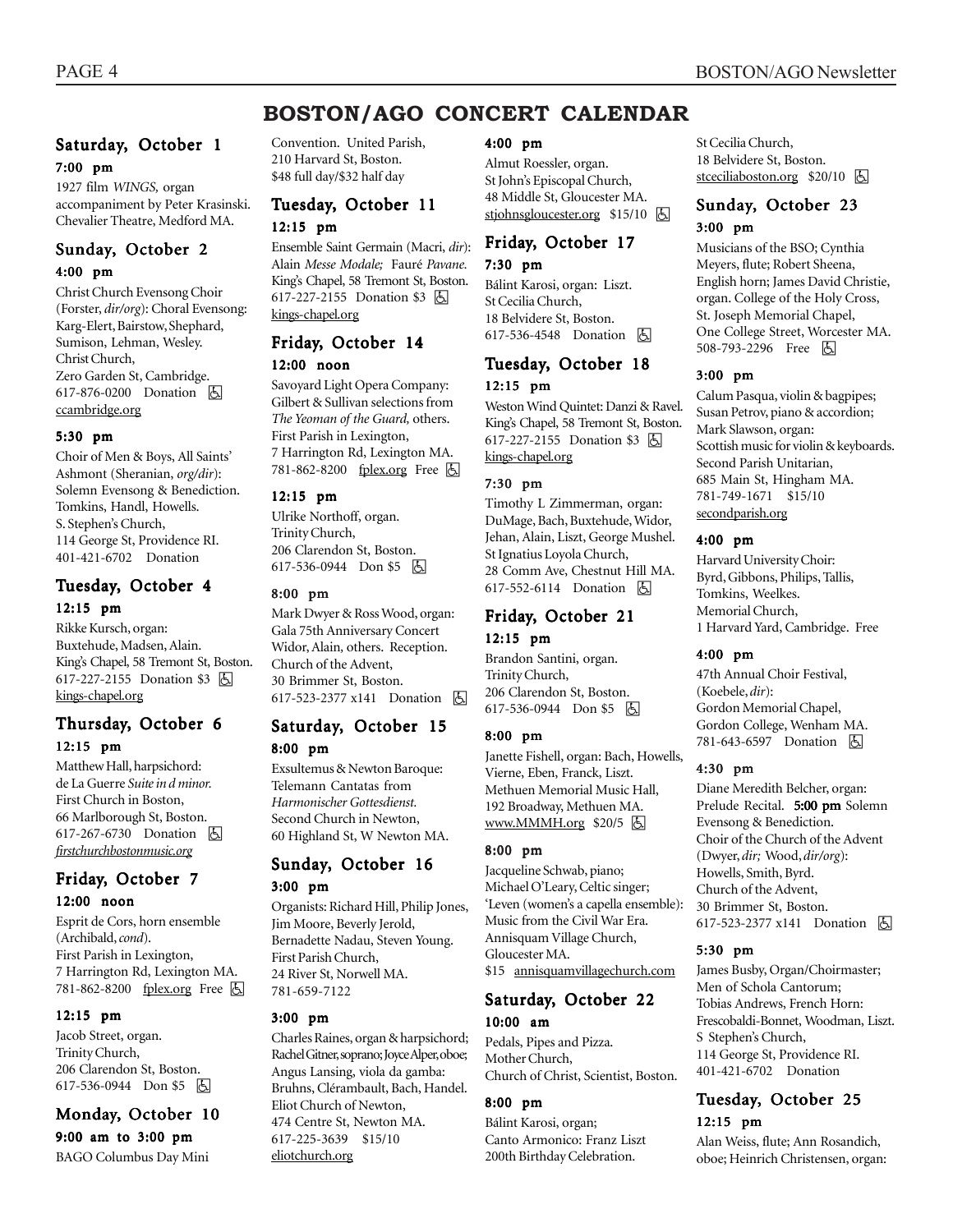Bach & Telemann. King's Chapel, 58 Tremont St, Boston. 617-227-2155 Donation \$3 因 kings-chapel.org

#### Wednesday, October 26

#### 12:15 pm

Richard Hill, organ: "Autumn Festival" Unity Church, 13 Main St, N Easton MA. 508-238-6081 因

#### Friday, October 28 12:15 pm

Stephen Kalnoske, organ. Trinity Church, 206 Clarendon St, Boston. 617-536-0944 Don \$5 因

#### Sunday, October 30 2:00 pm

Hampus Lindwall, organ: Franck, Messiaen; Improv. Cathedral of the Holy Cross, 1400 Washington St, Boston. 617-542-5682 \$20/10 6

#### 5:00 pm

King's Chapel Choir (Cienniwa, *org*; Christensen, *dir*); Timothy Macri, flute; Carol Lewis, viola da gamba: Schütz, Distler*,* Bach/London, Brahms. King's Chapel, 58 Tremont St, Boston. 617-227-2155 Don \$15/10 | A kings-chapel.org

#### Wednesday, November 2 6:30 pm

Choir of the Church of the Advent (Dwyer & Wood, *dirs*): Solemn Requiem Mass for All Souls' Day: Fauré *Requiem* with organ, Gregorian chant interpolations. Church of the Advent, 30 Brimmer St, Boston. 617-523-2377 x141 Donation **b** theadventboston.org

#### Friday, November 4 12:15 pm

Heinrich Christensen, organ. Trinity Church, 206 Clarendon St, Boston. 617-536-0944 Don \$5 因

#### 8:00 pm

Duo Maresienne: Marais, de Visée, Forqueray, Dollé, Porre, others. Lindsay Chapel, First Church Congregational, 11 Garden St, Cambridge. 617-776-0692 \$22/17

#### Saturday, November 5 8:00 pm

Exsultemus & Newton Baroque: Telemann Cantatas. *See Saturday, Oct 15 at 8:00 pm.*

# 8:00 pm

Seraphim Singers (Lester, *dir*; Christensen, *org*): An American Sampler: Billings, Chadwick, Parker, Ives, Copland, Persichetti; Cooman *Exultation.* St Peter's Church, 838 Mass Ave, Cambridge. 617-926-0126 \$20/15 seraphimsingers.org

#### 8:00 pm

Sarasa Chamber Music Ensemble: Boccherini & Haydn. Friends Meeting House, 5 Longfellow Park, Cambridge. 617-492-4758 \$24/20/12 Under 12 Free 因

#### Sunday, November 6 3:00 pm

Duo Maresienne: Marais, de Visée, Forqueray, Dollé, Porre, others. Somerville Museum, Central St at Westwood Rd, Somerville MA. 617-666-9810 \$17/12

#### 3:00 pm

Jean Ferrard, organ. College of the Holy Cross, St. Joseph Memorial Chapel, One College Street, Worcester MA. 508-793-2296 Free 因

#### 3:00 pm

Peter Krasinski, organ. St Anthony's Church, 1359 Acushnet Ave, New Bedford MA. 508-993-1691 Donation

#### 4:00 pm

Christ Church Evensong Choir (Forster, *dir/org*): Choral Evensong: Franck, Philips, Lehman, Howells, Bruckner, Langlais. Christ Church, Zero Garden St, Cambridge. 617-876-0200 Donation **b** ccambridge.org

#### 5:00 pm

G Fredrick Guzasky; St John's Schola: Howells & Smith service music. Church of St John the Evangelist, 172 Main St, Hingham MA. 781-749-1535

#### 7:00 pm

Harvard Baroque Chamber Orchestra: Music from Salzburg: Mozart *Mass in D Major;* others. Memorial Church, 1 Harvard Yard, Cambridge. Free

#### 7:00 pm

Sarasa Chamber Music Ensemble. Parish Hall, First Parish Church, 20 Lexington Rd, Concord MA. **A** *See Saturday Nov 5 at 8:00 pm.*

#### Friday, November 11 12:15 pm

Brian Jones, organ. Trinity Church, 206 Clarendon St, Boston. 617-536-0944 Don \$5 | A

#### 8:00 pm

Musicians of the Old Post Road: Bach, Kirnberger, Marais. First Parish Church, 327 Concord Rd, Sudbury MA. 781-466-6694 \$30/25, 7-17 free oldpostroad.org



The Church of the Advent **BOSTON** 

A gala celebration

# The Advent Organ's 75<sup>th</sup> Birthday Recital

# Mark Dwyer & Ross Wood Organists

Alain: Trois Danses, JA 120 Widor: Symphonie VI, op 42

## Champagne Reception to Follow

free admission / freewill offering Friday, October 14, 8:00 PM Brimmer & Mount Vernon Streets

Near the Charles Street Red Line stop <www.theadventboston.org>

# Next Deadline: October 7 for November Issue

Please send all notices, news, and articles to:

Jim Swist, 34 Jason Street #2, Arlington MA 02476 Or e-mail to swist@comcast.net (please no phone calls) (inline mail text or .doc/.pdf file attachment)

Include: day, date, time, brief description of program, location, address, phone number, price (or donation/free) and whether handicap-accessible.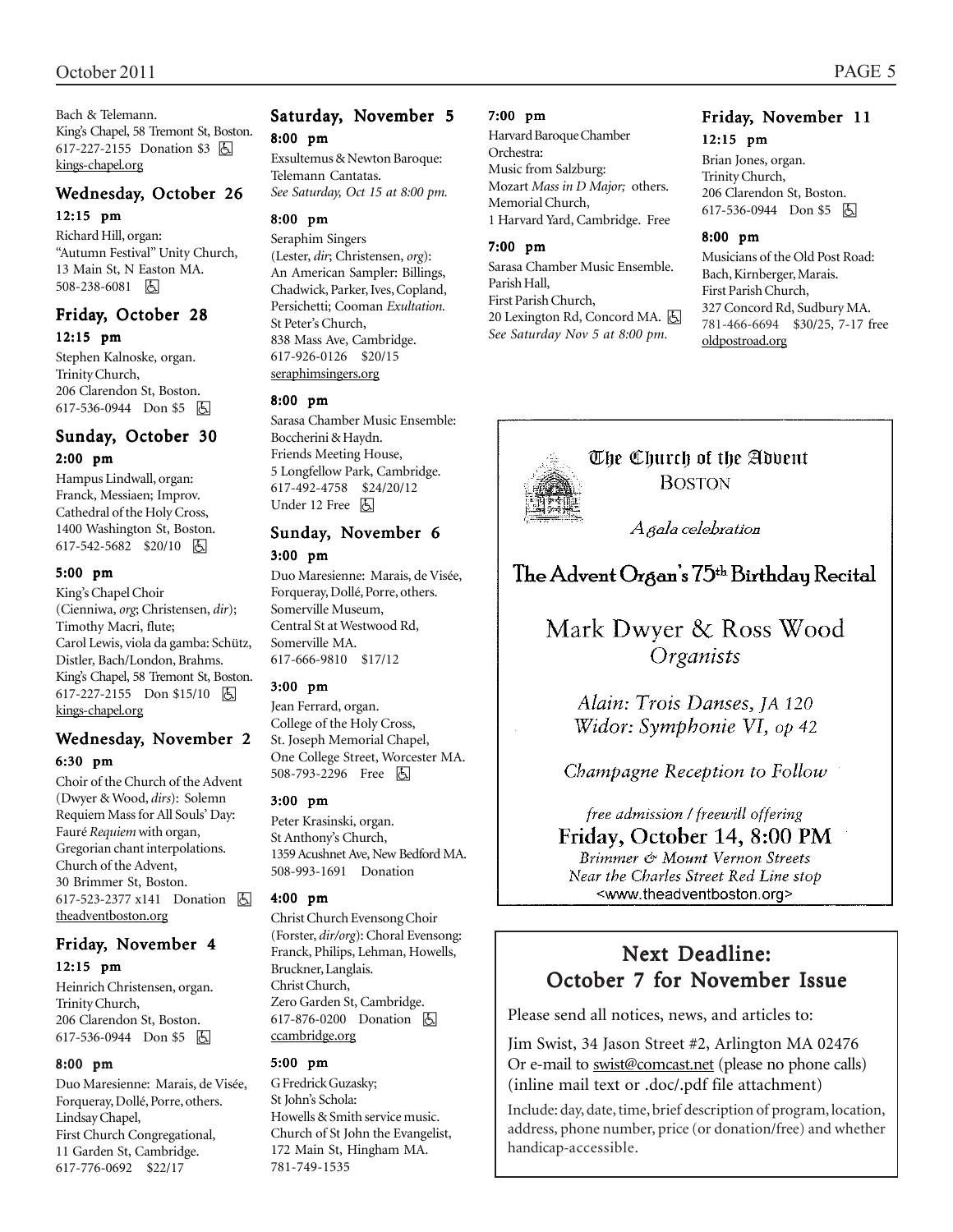### AGO Boston Chapter Substitute List

UPDATED September 2011

|                |                                      |                                    | $\sigma$ Drillion september 2011               |                                                |                          |             |
|----------------|--------------------------------------|------------------------------------|------------------------------------------------|------------------------------------------------|--------------------------|-------------|
| Available      | Name                                 | Phone                              | E-mail                                         | From/Driving radius                            | Denominations            | Available   |
| Sundays?       |                                      |                                    |                                                |                                                | Comfortable w/           | as Interim? |
| No             | BROMS, Edward A.                     | 617.548.3974                       | ebroms@diomass.org                             | New England                                    | <b>ALL</b>               | No          |
| No             | BUDWEY, Stephanie                    | 508.245.2758 (c)                   | sbudwey@hotmail.com                            | Boston $+50$ mi.                               | ALL but T                | No          |
| No             | CARSON, Laurence                     | 617.451.0822 (h), 781.235.0034 (w) | laurence.carson2@verizon.net                   | <b>Boston</b>                                  | ALL                      |             |
| No<br>No       | CIENNIWA, Paul<br>DUERR, Cheryl      | 617.466.9042<br>781.860.8893       | pcienniwa@gmail.com<br>clduerr@verizon.net     | Fall River/N. Bedford-Boston<br>Greater Boston | <b>ALL</b><br><b>ALL</b> | No<br>Yes   |
| No             | GALIE, Kevin                         | 617.427.2342                       | KevinJNGalie@gmail.com                         | Eastern MA                                     | ALL                      | Yes         |
| No             | GODA, Glenn                          | 617.442.7079 (h), 617.445.2600 (w) | glenngoda1545@aol.com                          | Roxbury                                        | <b>ALL</b>               |             |
| No             | HENRY, Colleen                       | 781.305.3565 (h), 339.368.0442 (c) | cbhkeys@yahoo.com                              | Boston $+25$ mi.                               | <b>ALL</b>               | No          |
| No             | HUENNEKE, Eric                       | 617.576.1331                       | organ777@juno.com                              | Cambridge                                      | ALL                      |             |
| No             | PAGETT, John                         | 603.578.0262                       | johnpagett@verizon.net                         | Northern Mass./Southern NH                     | <b>ALL</b>               | No          |
| No             | PATCHEL, Steven                      | 617.697.5123                       | SteveP7@aol.com                                | <b>Boston</b>                                  | ALL                      |             |
| No             | RIDGWAY, Lee                         | 617.436.1193                       | ridgway@mit.edu                                | Boston + 45 mi.                                | <b>ALL</b>               | No          |
| No             | RUCINSKI, Jessica                    | 617.640.2077                       | liebelied7@gmail.com                           | Boston/Newton + 15 mi.                         | P, open to others        | Yes         |
| No             | SEAMAN, Craig                        | 978.390.4680 (c), 978.640.0101 (h) | craig.seaman@comcast.net                       | Tewksbury                                      | ALL                      | No          |
| No             | SWANK, Jayne                         | 610.730.3925                       | jayneswank@gmail.com                           | Unrestricted driving radius                    | ALL                      | No          |
| No             | TOEPPNER, Lois Z.                    | 508.366.0509 (h), 978.376.4036 (c) | toeppner4@charter.net                          | Sudbury/Westborough                            | <b>ALL</b>               |             |
| No             | VINSON, Duncan                       | 401.932.8191                       | duncanvinson@gmail.com                         | Melrose + 30 mi.                               | <b>ALL</b>               | No          |
| N <sub>o</sub> | WITTE, Douglas                       | 617.242.0589                       | $d$ nwitte@gmail.com                           | <b>MBTA</b>                                    | E, P                     | No          |
| P.M. only      | ALCOMBRIGHT, Matthew                 | 413.652.1348                       | matt.alcombright@gmail.com                     | Boston $+30$ mi.                               | RC                       | Yes         |
| P.M. only      | <b>BERMANI</b> . Eric                | 508.876.9911                       | StCatherinemusic@aol.com                       | New England                                    | <b>ALL</b>               |             |
| P.M. only      | HOGAN, Christine                     | 978.440.8756 (h), 617.834.8146 (c) | christine@hogans.org                           | Sudbury/Boston all pts W                       | <b>ALL</b>               |             |
| P.M. only      | LANE, Christian                      | 917.575.4113                       | christian.lane@m                               | Cambridge                                      | ALL                      |             |
| P.M. only      | STODDARD, Joe                        | 781.599.6932                       | josephstoddardjr@yahoo.com                     | North Shore & Boston                           | <b>ALL</b>               | No          |
| after 11 am    | OLBASH, Michael J.                   | 617.275.8129                       | olbash@post.harvard.edu                        | Boston/RI                                      | <b>ALL</b>               |             |
| after 1 pm     | PETRELL, Elizabeth                   | 508.746.2281                       | epetrell@gmail.com                             | Plymouth $+30$ mi.                             | RC                       | Yes         |
| after 11 am    | <b>REGESTEIN, Lois</b>               | 617.739.1340                       | lois.r@attnet                                  | <b>Mission Hill</b>                            | <b>ALL</b>               |             |
| P.M. only      | SANTINI, Brandon                     | 781.331.0930                       |                                                | Weymouth                                       | ALL (pref RC)            | Yes         |
| P.M. only      | SARGEANT, George A.                  | 978.579.9921 (h), 508.667.4137 (c) | gasorg@fastmail.net                            | New England                                    | <b>ALL</b>               | No          |
| Yes            | ABEL, Carol                          | 781.254.9029                       | carol76@verizon.net                            | Wellesley                                      | <b>ALL</b>               | Yes         |
| Yes            | ABRAHAM, Patrick                     | 978.681.0412                       | patwillbebach@gmail.com                        | North Andover + 50 mi.                         | <b>ALL</b>               | Yes         |
| Yes            | AUNER, Edith                         | 617.909.3842 (c), 781.777.2376 (h) | Edith.Auner@tufts.edu                          | $Medford + 10 mi.$ preferred                   | E/open to others         | No          |
| Yes            | BECKHAM, Todd                        | 617.910.7984                       | tbeckham77t@aol.com                            | Greater Boston                                 | <b>ALL</b>               | Yes         |
| Yes            | BLAKE, Robert                        | 617.271.7380                       |                                                | New England                                    | <b>ALL</b>               |             |
| Yes            | BULL, Charles                        | 978.264.1972                       | chrbull2855@comcast.net                        | $Action + 15 mi.$                              | <b>ALL</b>               | Yes         |
| Yes            | CASTIGLIONE, Andrew                  | 617.983.9077 (h), 617.835.3687 (c) | a139c@msn.com                                  | Boston + 20 mi.                                | E                        | Yes         |
| Yes            | CATANESYE, William                   | 781.858.5087                       | wcatanesye@aol.com                             | No restriction                                 | <b>ALL</b>               | Yes         |
| Yes            | CHILTON, Ginny                       | 540.333.1176                       | ginny.chilton@gmail.com                        | <b>Boston</b>                                  | <b>ALL</b>               | Yes         |
| Yes            | COOMAN, Carson                       | 617.285.2577                       | carson@carsoncooman.com                        | Cambridge/Boston                               | <b>ALL</b>               | Yes         |
| Yes            | COVELL, Wendy                        | 617.731.3726                       | wendycove@verizon.net                          | <b>MBTA</b> from Boston                        | <b>ALL</b>               | No          |
| Yes            | DeCUSATI, Claire                     | 781.582.8722 (h), 781.291.9188 (c) | decusati@verizon.net                           | Greater Boston, pts S & W                      | <b>ALL</b>               | Yes         |
| Yes            | FLUMMERFELT, Jane                    | 781.734.0327 (h), 617.875.9310 (c) | j.flummerfelt@comcast.net                      | Unrestricted driving radius                    | ALL                      | Yes         |
| Yes            | FLYNN, Greg                          | 617.730.9377                       | grgrflynn@gmail.com                            | Boston                                         | <b>ALL</b>               | Yes         |
| Yes            | FREISINGER, Peter                    | 917.405.8580                       | pfreisin@yahoo.com                             | Revere + 10 mi.                                | <b>ALL</b>               | Yes         |
| Yes            | FUNG, Teresa                         | 781.575.0408                       | fung@simmons.edu                               | Canton                                         | ALL                      | Yes         |
| Yes            | GAARD, Sheldon                       | 207.242.3412 (c)                   | theharpistetc@msn.com                          | New England                                    | <b>ALL</b>               | Yes         |
| Yes            | <b>GRUNDEEN, Paulette</b>            | 978.623.7031 (h), 978.806.5244 (c) | pgrundeen@gmail.com                            | Andover + 40 mi.                               | <b>ALL</b>               | Yes         |
| Yes            | GUSTAFSON, Karin J.                  | 508.879.7262                       | KJGustafson@verizon.net                        | W&S of Boston                                  | P, E, L<br><b>ALL</b>    | Yes         |
| Yes            | GUZASKY, G. Fredrick<br>HALCO, Terry | 781.420.6880                       | fredboston@msn.com                             | Boston + 50 mi.                                |                          |             |
| Yes<br>Yes     | HUMPHREVILLE, Robert                 | 617.491.0766<br>617.864.0800       | terryhalco@gmail.com<br>r.hump@verizon.net     | Boston $+30$ mi.<br>Cambridge                  | ALL<br>ALL               | Yes         |
| Yes            | JOHNSON, Robert                      | 508.226.8991                       |                                                | Attleboro                                      | <b>ALL</b>               |             |
| Yes            | LAWTON, Carole                       | 781.641.3012                       | bobjohnson22@comcast.net<br>czlawton@yahoo.com | Boston 20 mi. rad                              | P, RC                    | Yes         |
| Yes            | LEE, Saeah                           | 781.884.7171                       | compsalee@yahoo.com                            | Boston $+50$ mi.                               | ALL (esp. RC)            | Yes         |
| Yes            | LITTLEJOHN, Jean                     | 781.777.2935                       | jeanlittlejohn@gmail.com                       | Arlington $+10$ mi. pref.                      | ALL                      | Yes         |
| Yes            | LUEFT, Lorraine                      | 617.489.1178                       | lorclaire@verizon.net                          | Boston $+45$ mi.                               | <b>ALL</b>               | Yes         |
| Yes            | MARGETSON, Eunice                    | 781.483.6142                       |                                                | Medford                                        |                          |             |
| Yes            | MARTEL, Janice                       | 978.465.8198 (h), 978.943.1326 (c) | wickenburgmusician@hotmail.com                 | New England, N, S & W                          | ALL                      |             |
| Yes            | MAYNARD, Christopher                 | 603.557.1912                       | prfcdm1980@comcast.net                         | $NH + 60$ mi.                                  | UCC, E, RC               | Yes         |
| Yes            | McDOUGALD, Kathy                     | 781.438.8123                       | kwmlee@gmail.com                               | Stoneham                                       | ALL                      | Yes         |
| Yes            | NOBLE, Robert                        | 781.648.5618                       | robert.noble@evergreeninvestments.com          | Arlington                                      | ALL                      |             |
| Yes            | OCOCK, Raymond                       | 724.946.8047 (h), 724.699.1592 (c) | rhocock@gmail.com                              | North of Boston                                | <b>ALL</b>               | Yes         |
| Yes            | OWEN, Barbara                        | 978.465.2068                       | owenbar@iuno.com                               | Greater Boston, pts N pref.                    | ALL                      | Yes         |
| Yes            | PANI, Matt                           | 781.249.8616                       | matthew.pani@gmail.com                         | Melrose + 30 mi.                               | E, P, RC                 | Yes         |
| Yes            | PARKS, Will                          | 857.233.8948                       | will@kastenbalg.org                            | <b>Greater Boston</b>                          | <b>ALL</b>               | Yes         |
| Yes            | ROSENBACH, Kathryn                   | 617.484.4522 (h), 617.821.0385 (c) | krosenbach@aol.com                             | Boston area and suburbs                        | <b>ALL</b>               | Yes         |
| Yes            | RUPERT, Mary Jane                    | 617.864.2271                       | mjrupert@comcast.net                           | Cambridge                                      | ALL                      |             |
| Yes            | SATERLEE, Thomas                     | 617.787.7874                       | saterleet@yahoo.com                            | Boston $+50$ mi.                               | ALL                      | Yes         |
| Yes            | SCHEIBERT, Beverly (Jerold)          | 508.339.0579 (h), 617.866.7553 (c) | bvjerold@aol.com                               | Boston area                                    | ALL                      | Yes         |
| Yes            | SCHERP, Randolph                     | 781.258.7791                       | r scherp@yahoo.com                             | Boston metro                                   | ALL                      | Yes         |
| Yes            | SMITH, Elizabeth                     | 781.659.7806                       | bcsmith57@verizon.net                          | South Shore                                    | E, L, P, CS              | Yes         |
| Yes            | SMITH, Jeffrey H.                    | 617.285.2618 (c), 617.735.9953 (w) | jeffreyhsmith@hotmail.com                      | Wakefield                                      | ALL                      |             |
| Yes            | SMITH, Michael Wayne                 | 203.645.9227 (c), 978.448.7365 (w) | $m$ wsmith@groton.org                          | Groton                                         | ALL                      |             |
| Yes            | STEELE, Timothy                      | 617.543.3710                       | timelize@gis.net                               | South Shore and Boston                         | ALL                      | Yes         |
| Yes            | SWIST, Jim                           | 781.799.0286 (c)                   | swist@comcast.net                              | Arlington                                      | ALL                      | Yes         |
| Yes            | TAORMINA, Susan                      | 978.281.2297                       | s notes@yahoo.com                              | North Shore area                               | ALL                      | Yes         |
| Yes            | TAYLOR, Dorothy J.                   | 781.395.1575                       | djtaylor312@comcast.net                        | $Medford + 20 mi.$                             | ALL                      | Yes         |
| Yes            | TEMPLE, Candace                      | 781.275.0506                       | candacewt@aol.com                              | Bedford + 10 mi.                               | P, no choirs             | Yes         |
| Yes            | TRESNER-KIRSCH, Tara                 | 860.810.3590 (c)                   | tresnerkirsch@gmail.com                        | Arlington $+30$ mi.                            | ALL (esp. UCC)           | Yes         |
| Yes            | TOTTER, John                         | 401.419.6509 (c)                   | jatotter@aya.yale.edu                          | New England                                    | ALL                      | Yes         |
| Yes            | ZEOLI, A. Jorgelina                  | 978.768.7371 (h), 617.838.0546 (c) | jayzee.warrior@gmail.com                       | Essex, $MA + 20$ mi.                           | RC, P, E                 | Yes         |

Full membership in the Boston Chapter of the AGO is a requirement of being listed here. Further assistance, if needed, is available from the substitute list coordinator, Joshua T. Lawton (545 Mt. Auburn Street #2, Watertown, MA 02472, 617.926.1042, JTLawton at mac.com)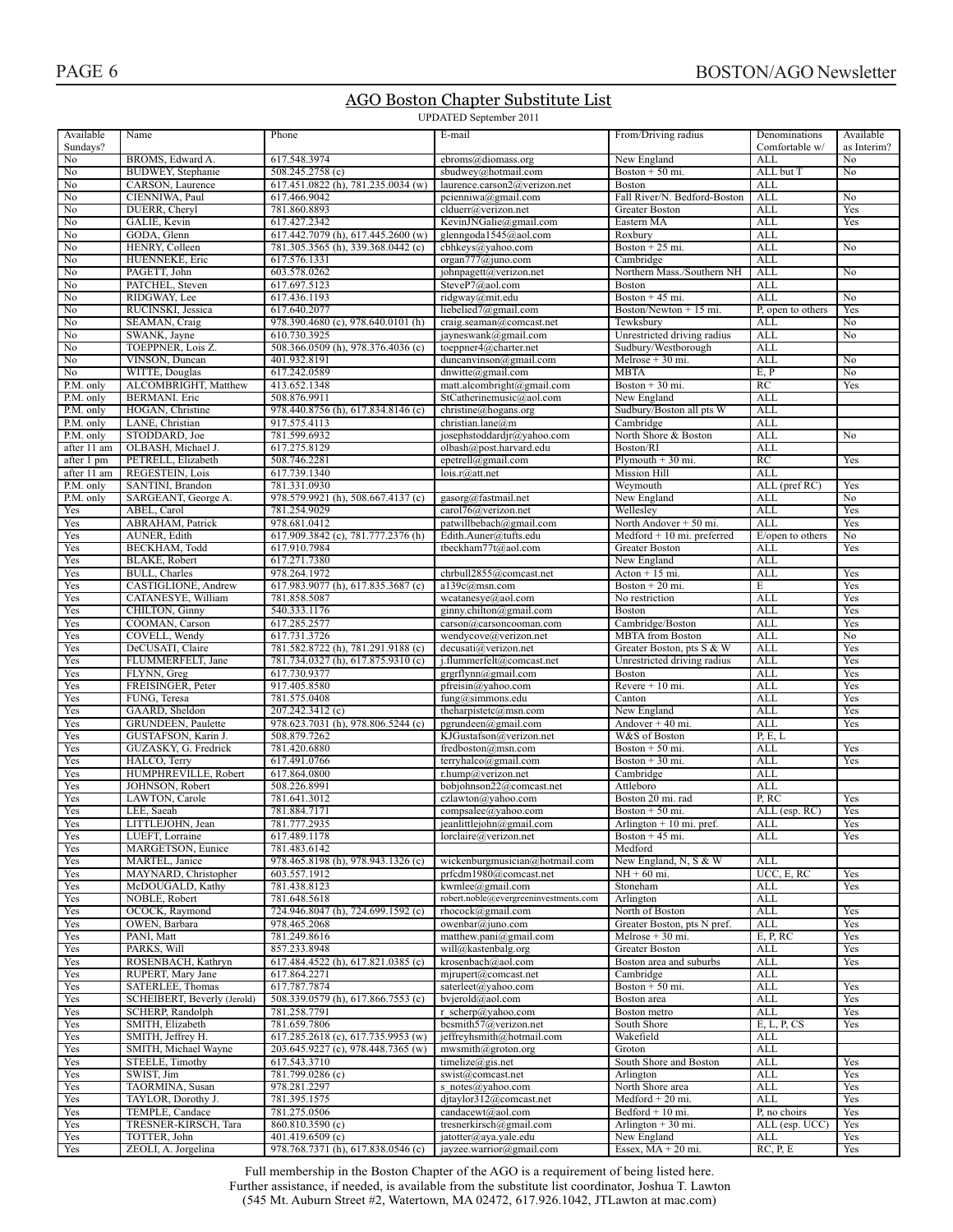# **PLACEMENT OCTOBER, 2011**

The date in brackets following a church's name shows when the church first requested a listing. Salary is income paid by the church. Services such as funerals (fn) and weddings (wd) with additional fees are estimated as shown.

| Denomination Hours |                     | Location       | Name of Church                        | Organ           | Salary       | Est. Add'l Comp                 |
|--------------------|---------------------|----------------|---------------------------------------|-----------------|--------------|---------------------------------|
| Episcopal          | $10-20$<br>Ayer, MA |                | St Andrew's Episcopal Church [08/11]  | Estey           | $$13,500$ to | 4-6 $fn/2-4$                    |
|                    |                     |                |                                       |                 | \$17,000     | wd                              |
| Episcopal          | 10                  | Holliston, MA  | St Michael's Episcopal Church [07/11] | Rodgers         | \$15,000 to  | $5 \text{ ft} / 1 \text{ wd}$   |
|                    |                     |                |                                       |                 | \$17,000     |                                 |
| Episcopal          | 10                  | Danvers, MA    | Calvary Episcopal Church [08/11]      | Schlicker       | $$12,000$ to | $5 \text{ ft}$ 3 wd             |
|                    |                     |                |                                       |                 | \$15,000     |                                 |
| <b>UCC</b>         | 13                  | Braintree, MA  | UCC of Weymouth and Braintree [04/11] | Patchell        | $$15,000$ to | $10$ fn/ $10$ wd                |
|                    |                     |                |                                       |                 | \$18,000     |                                 |
| Episcopal          | 10                  | Westford, MA   | St Mark's Episcopal Church [07/11]    | Jardine         | \$10,000     | $3$ fn/2 wd                     |
| Episcopal          | $20 - 25$           | Beverly Farms, | St John's Episcopal Church [08/11]    | Moller          | \$32,000     | $20$ fn/7 wd                    |
|                    |                     | MA             |                                       |                 |              |                                 |
| Lutheran           | $15 - 17$           | Needham, MA    | Grace Evangelical Lutheran Church     | Butler/Chapline | \$17,300     | Info not                        |
|                    |                     |                | [07/11]                               |                 |              | furnished                       |
| <b>UCC</b>         | $8 - 10$            | Nahant, MA     | Nahant Village Church [09/11]         | Hook & Hastings | \$13,500     | $2 \text{ ft}$ / $2 \text{ wd}$ |

#### **ORGANIST/CHOIR DIRECTOR**

Please also see postings at www.bostonago.com for contact information regarding these openings. Some churches here may no longer be receiving names but have not notified placement.

**LISTING YOUR CHURCH ON THIS PAGE** Contact Janet Hunt, Placement Coordinator, at janet.hunt@sjs.edu.

# SATURDAY, OCTOBER 22, 8 P.M.

**Franz Liszt 200th Birthday Celebration Featuring organ and sacred choral works** 

**Bálint Karosi, organ & Canto Armonico** 

*1999 Smith & Gilbert Organ* 

Saint Cecilia Church, Boston 18 Belvidere Street, Boston, MA www.stceciliaboston.org

Admission: \$20/\$10 students & seniors